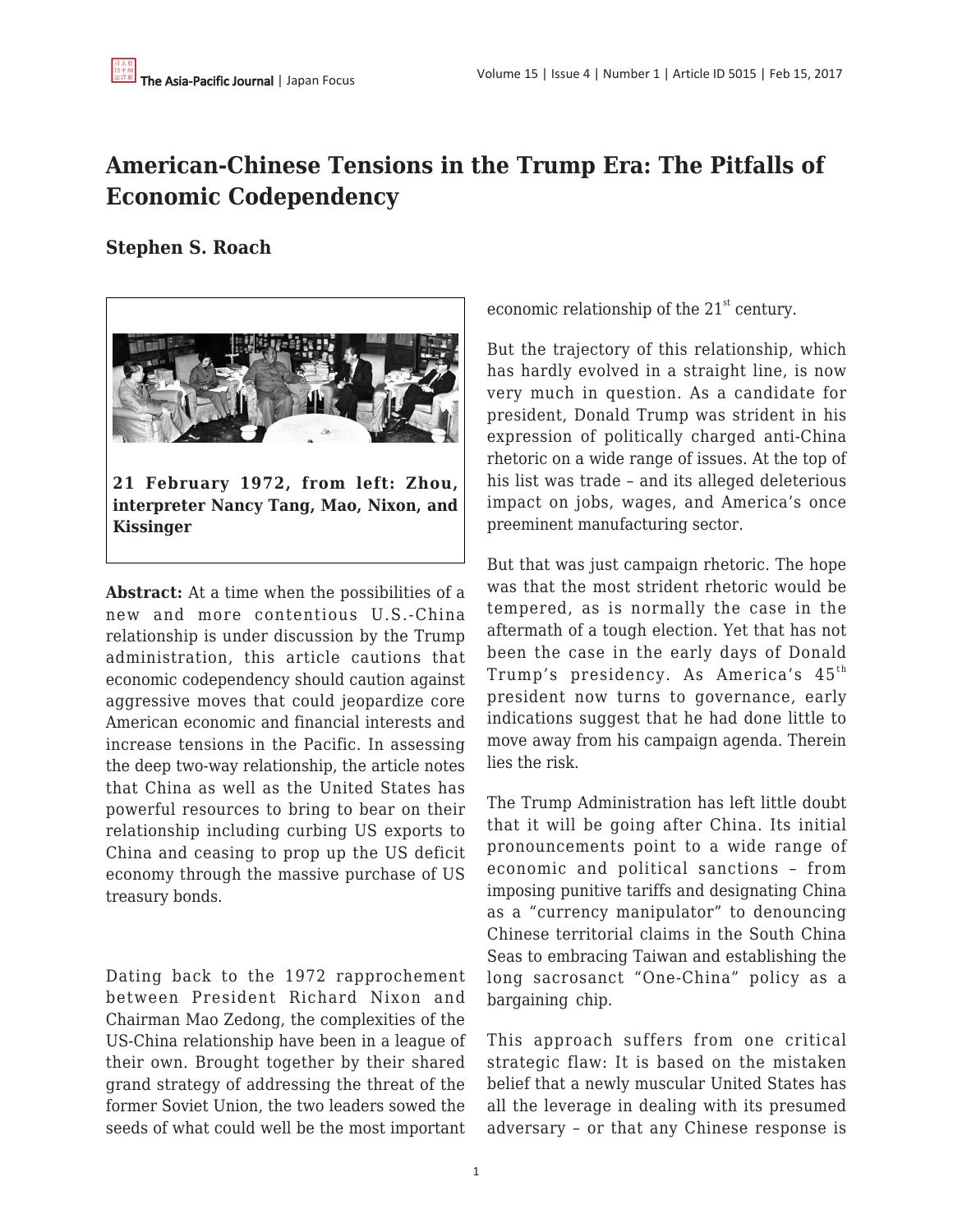hardly worth considering. Nothing could be further from the truth – especially when it comes to economic and financial considerations.

## **A Two-Way Relationship**

Contrary to conventional wisdom, the US and Chinese economies actually are both heavily dependent on each other. Shifts in the support of either nation for the other have played an important role in shaping the growth experience of both economies over the past several decades. This two-way relationship is likely to have equally profound implications for what may now lie ahead.

Yes, the US has long been one of China's largest and most lucrative export markets – and thus a central pillar of its spectacular 35-year development trajectory. Exports went from 5% of Chinese GDP in 1979 to 36% in pre-crisis 2007 – by far the sharpest increase of any major sector in the Chinese economy over that same period. Since 2000, the United States has accounted for an average of 19% of total Chinese exports – easily the largest countryspecific market for Chinese exports, albeit slightly below the multi-country pan-European share beginning in 2006. Needless to say, closing off the US market, as the Trump Administration appears to be threatening, would certainly crimp Chinese economic growth – a threat that China hardly takes lightly.

But there is another side to this coin: The US has also become heavily dependent on China, which is now America's third largest export market (behind Canada and Mexico) and its fastest growing source of foreign demand for American-made products over the past decade. Moreover, with China long the largest foreign holder of US Treasuries and other dollar-based assets – albeit slipping slightly below Japan in late 2016 – its hoard of over \$1.25 trillion of Treasuries and other dollar-based assets has played a vital role in funding America's chronic budget deficits.

In other words, China has not only been providing US consumers cheap and increasingly high quality products and American exporters with an increasingly important source of foreign demand, but it has also been lending much of its surplus saving to a United States that has been woefully derelict in saving enough to support its own economy. Moreover, in America's zero interest rate environment of recent years, these loans have been the functional equivalent of Chinese donations – driven less by rate-of-return considerations and more by China's tactics of currency management aimed at keeping the renminbi (or the yuan) in relatively close alignment with the US dollar.

All in all, an interruption of Chinese capital inflows or a disruption of bilateral trade between the two nations would hardly be inconsequential for the United States. Like China in the event of a curtailment of US demand for its products, in the face of diminished Chinese support, the US economy would also be in trouble.

#### **Deep Roots**

The roots of this two-way dependency – the economic equivalent of what psychologists call codependency – can be traced back to the initial engagement of Nixon and Mao. But it took challenging economic developments in both nations to create a sense of need that ultimately cemented this relationship. That need is an important part of the recent history of both nations.

Back in the early 1980s, in the wake of the Cultural Revolution, which left its economy in shambles, China was desperate for a new source of economic growth. Coming out of a destructive bout of "stagflation" of the late 1970s and early 1980s, the US also needed a new economic recipe. The hard-pressed American consumer solved both problems, by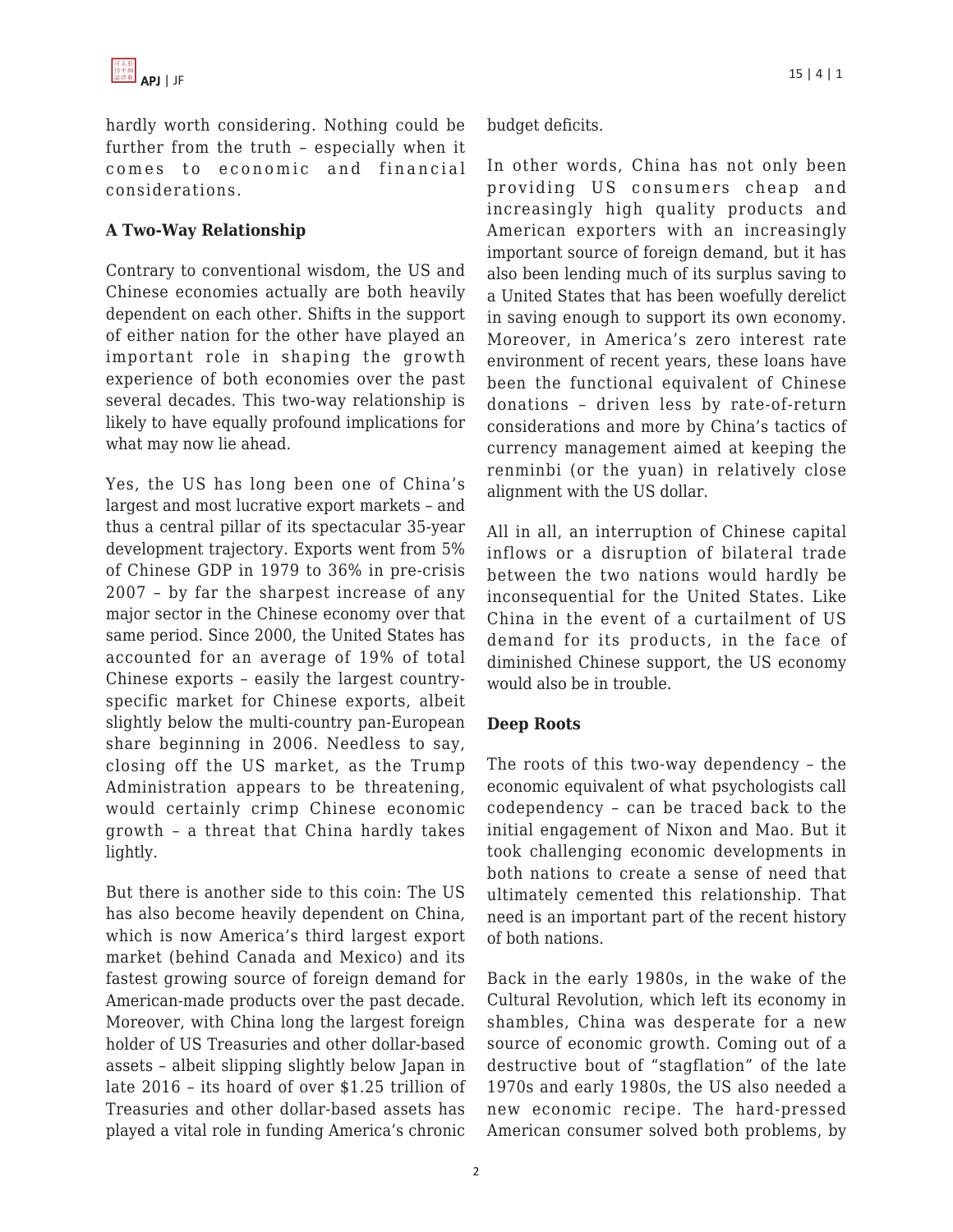becoming a powerful source of external support for Chinese growth and by benefiting from the lower prices of products made in China.

The two countries thus entered into an awkward marriage of convenience that served each other's needs. China built an increasingly powerful export-driven economy as the Ultimate Producer while the US embraced the ethos of Ultimate Consumer.

As mirror images of each other, interactions between the two economies became increasingly comfortable and ultimately addictive – so much so that these codependent partners were keen to enable each other's economic identities. The US opened the door to China's accession to the World Trade Organization in late 2001 – a milestone in China's ascendancy as the Ultimate Producer. And China's voracious appetite for Treasuries in the early 2000s helped keep US interest rates low, sustaining the froth in asset markets that allowed the Ultimate Consumer to live well beyond its means – until, of course, the music stopped in 2008.

At the same time, the marriage of convenience has had its rough edges for both the US and China. Both economies took their stylized growth models to excess and unmistakable imbalances emerged. Fixated on production, the private consumption share of the Chinese economy started to plunge – ultimately falling to 35% of its GDP by 2010, about half that of the United States. Meanwhile, fixated on consumption, job creation in the US manufacturing sector continued its long descent – falling from a modern peak of 32% of total nonfarm employment in 1952 to just 8.5% in late 2016. Needless to say, this latter trend – traceable in large part to technological change, international specialization, and globalization – largely predates the rise of modern China; in fact, more than 80% of the decline in the manufacturing share of US employment had occurred prior to China's WTO accession in late

APJ | JF $\,$  15 | 4 | 1 $\,$ 

2001. This point seems all but lost on a Trump Administration that wants to blame America's secular decline in manufacturing jobs on the more recent rise of China.



Of course, the United States and China are hardly unique in their economic codependency. Indeed, some elements of mutual reliance are evident in most of the world's major trade and economic relationships. Trade in general, and China-US trade in particular, has certainly been growing steadily over time – at least, until recently. Trade has surged as a share of world output – with exports rising from 17% of world GDP in 1986 to a record 31.5% in 2008 before flattening out in the aftermath of the financial crisis of 2008-09.

Moreover, codependency is not just an economic phenomenon. Cross-border trade in goods and services has also been tied to important defense and security linkages around the world. That is certainly the case with relationships that the United States has with its major allies in the Asia Pacific, especially Japan, South Korea, and Australia. In each of these instances, the balancing act between trade and geostrategic security – especially, the hosting of US military bases – is an important aspect of the glue that binds these nations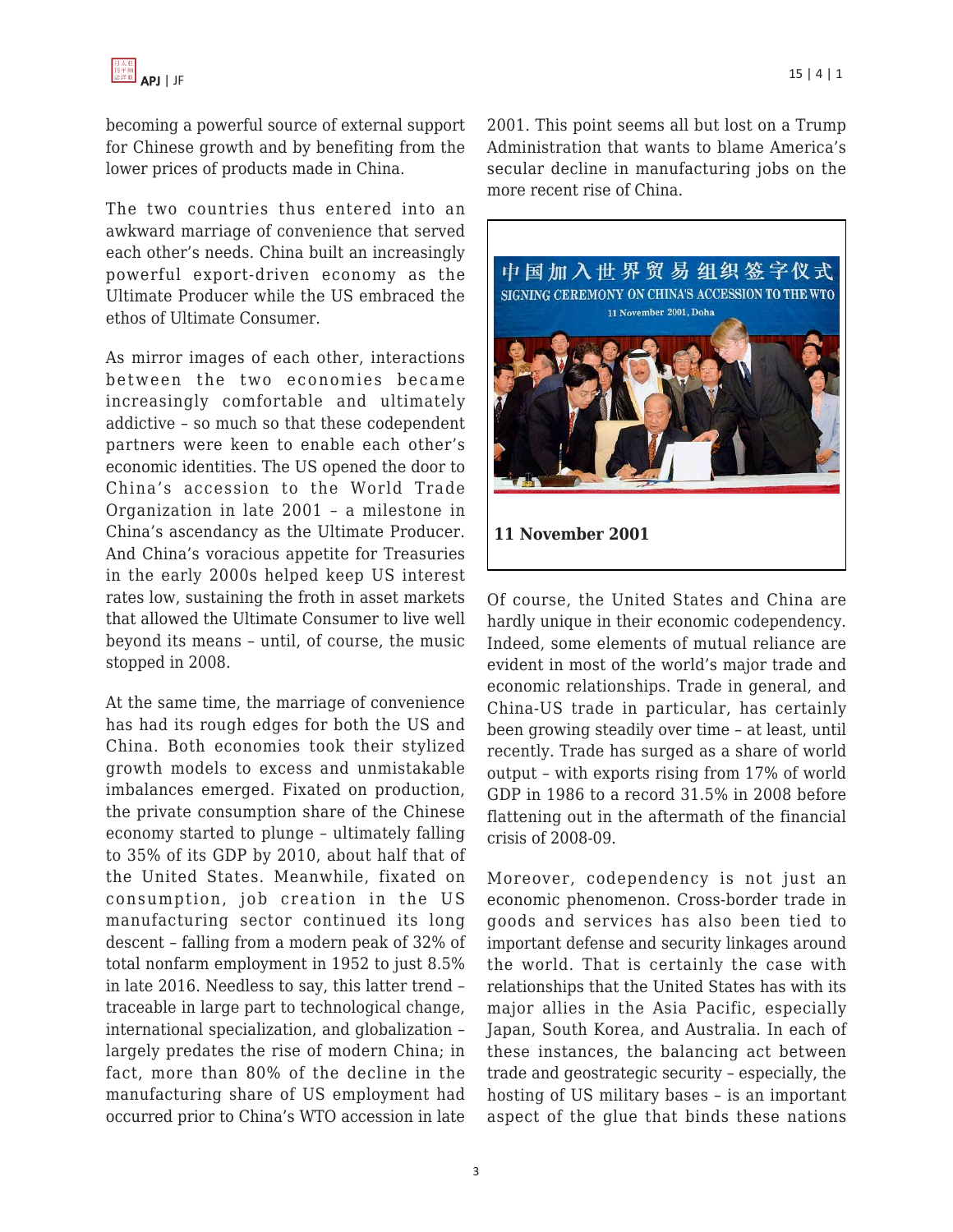

together. Needless to say, mounting tensions in the South China Sea can only complicate this delicate balance.

#### **A Precarious Codependency**

While both the United States and China have been largely successful thus far in maintaining stability in their codependent relationship, there are no guarantees this will continue. Indeed, as in the case of humans, economic codependency has the potential to turn into a very destructive relationship. Blinded by the gratification phase of their codependency, partners can eventually lose their way – becoming so caught up in their role of serving the other that they ultimately lose sight of their economic sense of self. Therein lies the ultimate twist of codependency: one partner invariably looks inward and turns on the other, in order to recapture that missing piece of its identity. That, in fact, is now a growing risk for the United States and China.



Indeed, that is precisely where Donald Trump enters the relationship. By targeting China as the villain that purportedly prevents America from being great, the recent and prospective escalation of US-Sino tensions is worrisome, to say the least. Trump has assembled a team of like-minded senior trade advisers to plan the attack. From Peter Navarro as Director of the National Trade Council and author of the highly inflammatory book, Death by China, to Wilbur Ross as Commerce Secretary, Robert Lighthizer as US Trade Representative, and Rex Tillerson as Secretary of State, the new administration's anti-China credentials are without modern precedent.

Yet their battle plan overlooks a critical risk: Codependency is a highly reactive relationship. When one partner changes the terms of engagement, the other, feeling scorned, usually responds in kind. And that, in fact, is exactly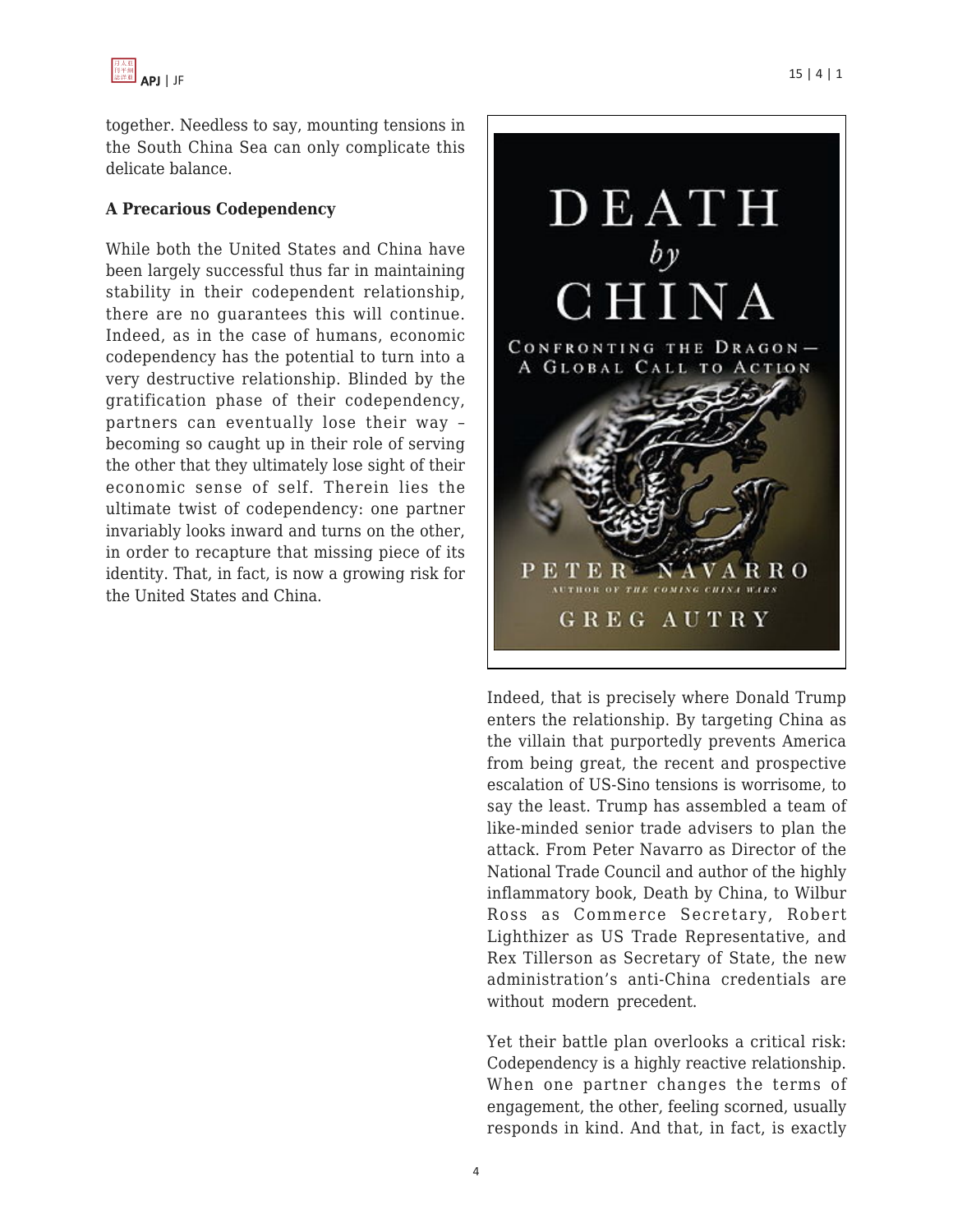what is occurring, as the early efforts of the Trump Administration risk destabilizing the US-Sino relationship.

In the aftermath of a highly provocative December 2 phone call between Donald Trump and Taiwan President Tsai Ing-wen that seemingly elevated Taiwan's status from "renegade province" to sovereign nation, stunned Chinese officials said little at first. But as Trump's China-bashing strategy started to crystalize around the advisers he appointed and the issues he raised – especially his subsequent challenge to the long sacrosanct "One-China policy" – China's official media finally warned that "big sticks" would be used in defense, if need be. A February 9 telephone exchange between Presidents Xi and Trump seems to have defused this issue for the time being, with the US President backing down from his earlier bellicose threats regarding Taiwan and the One-China framework. But volatility apparently is the norm for the new Trump Administration and there is no telling if and when there will be another twist on this key issue. At a minimum, President Trump has put Beijing on notice that nothing is off the table when it comes to dealing with China.

Team Trump has moved quickly to destabilize other aspects of the relationship, as well. In his Senate confirmation hearing, Secretary of State Rex Tillerson upped the ante on the possibility of US military action in the South China Sea. Moreover, the new president has threatened to abrogate America's carbon reduction pledges, a step that would undermine previously negotiated joint US-China commitments to climate change and ultimately threaten the global Paris Accord. And Trump's suggestions that Japan and South Korea should be responsible for their own nuclear weapons capability could have far reaching implications for China's posture in pan-Asian security matters.

All of this suggests that we now could be

moving into the reactive phase of a destabilized codependency. Rhetorical tit for tat is only the start. If US threats are converted into action – or just appear to be moving in that direction – the scorned partner, China, would be quick to hit back. And if that occurs, America will then have to face the consequences of the Chinese response.

## **A Risky Endgame**

Smugly confident that the US has nothing to fear when it comes to China, the Trump administration risks a major miscalculation. America could quickly feel the full wrath of Chinese economic and financial retaliation – the big sticks, in China's words. If President Trump follows through with his long telegraphed threats, expect China to reciprocate with sanctions on US companies operating there, and ultimately with tariffs on US imports – hardly trivial considerations for a growth-starved US economy.

Also expect China to be far less interested in buying Treasury debt – a potentially serious problem, given the expanded federal budget deficits that are likely under Trumponomics in light of the new administration's pledge of large tax cuts for individuals and businesses, together with massive commitments to rebuilding American infrastructure. Without Chinese demand for Treasuries, the US risks having to make concessions on the terms by which it has been able to attract foreign capital – in effect, putting upward pressure on interest rates and/ or downward pressure on the value of the US dollar, reversing the greenback's recent strengthening. And, of course, in the event of a further escalation of sanctions by the US, China could tighten the screws even further by outright sales from its massive portfolio of dollar-denominated assets.

But the greatest tragedy for the US may well be the toll all of this takes on the American consumer. "America first" – whether it comes at the expense of China or via the so-called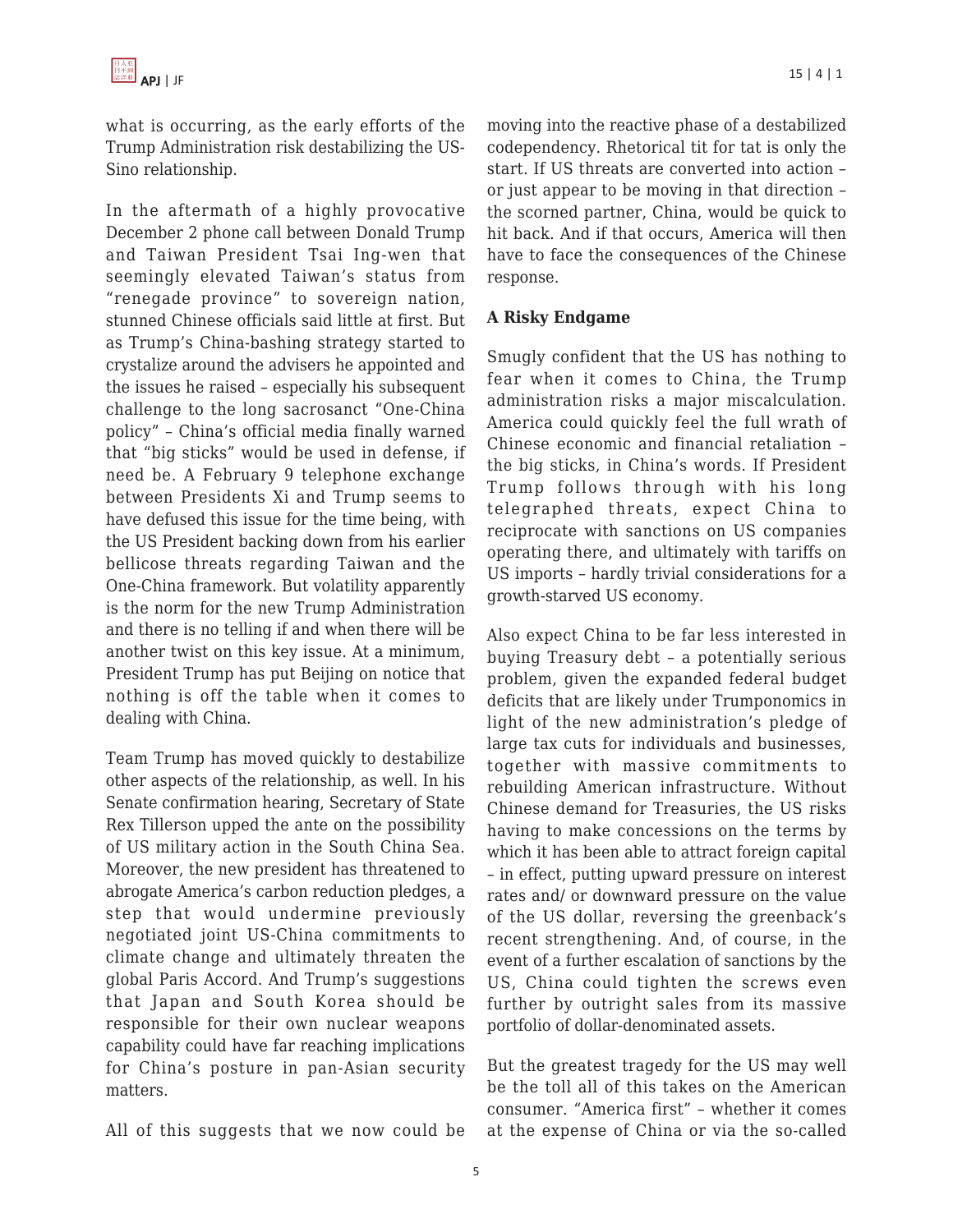border-tax equalization (basically taxing imports but not exports) that appears to be a central feature of proposed corporate tax reforms – will unwind many of the efficiencies of global supply chains that hold down prices of a broad range of consumer goods in the US.

In the absence of low-cost global production platforms, or in the face of tax-related dilution of their impacts, the so-called Wal-Mart value proposition will be drawn into serious question. By now, American consumers have gotten used to low-price imports. They count on them to make ends meet in an era of anemic wage and income growth. If Trump's China policy causes those prices to rise, middle-class workers, Trump's core constituency, will be the biggest losers.

### **The Unraveling of America's Social Compact?**

Largely for those reasons, the pitfalls of codependency raise profound questions about America's social compact – and the role that globalization and trade play in supporting that compact. The income generating capacity of the US economy has, in fact, been under extraordinary pressure since the 1970s. Yet that hasn't stopped America from consuming beyond its means and drawing down domestic saving in order to make ends meet.

US politicians and policymakers have been put under enormous pressure to respond to those forces. And they have taken great risk in doing so by borrowing heavily from surplus savers from abroad – in effect, condoning chronic current account and multilateral trade deficits as a price for sustaining US economic growth. And that's, of course, where China fits into the story, with its outsize supply of cheap goods and surplus saving.

China, with its own set of powerful aspirations, has been more than willing to step into that role. In other words, US-China codependency is an outgrowth of the strategy America has embraced in order to finesse what otherwise might have been a far more tenuous prosperity. If the Trump Administration wants to reduce China's role in the implementation of that strategy, then the United States will have to find another partner(s) to fill the void – and in doing so probably pay a steeper price in terms of interest rates and/ or the dollar in order to attract surplus saving.

Unwittingly or not, all of this has left the US economy in a precarious state – vulnerable to sharp downdrafts in asset markets or to withdrawals of surplus saving from abroad. And this can only intensify the debate over the political economy of prosperity. Unable to deliver on the social compact of the American Dream – a progressive state of prosperity with each generation doing better than its parents – Washington needs foreign lenders such as China in order to close the gap. They have not only loaned us their surplus savings but by doing so they have helped keep interest rates low, asset markets frothy, and an assetdependent US economy growing.

Like it or not, putting pressure on China – saving-short America's low cost provider of foreign goods and external capital – could force the United States to face one of its most formidable challenges: To the extent that China has enabled the US to avoid otherwise tough economic and financial pressures, codependency has worked to our advantage. Tearing up the rules of engagement between the two nations could well unmask the tenuous equilibrium in this grand bargain. In the end, it all boils down to the political economy of prosperity – in effect, bringing into focus the geopolitical compromises nations are willing to make in order to sustain economic prosperity.

In this vein, the search for new sources of funding could prove especially daunting for a Trump Administration that has also taken aim at Germany and Japan, the second and third largest pools of surplus saving in the world,